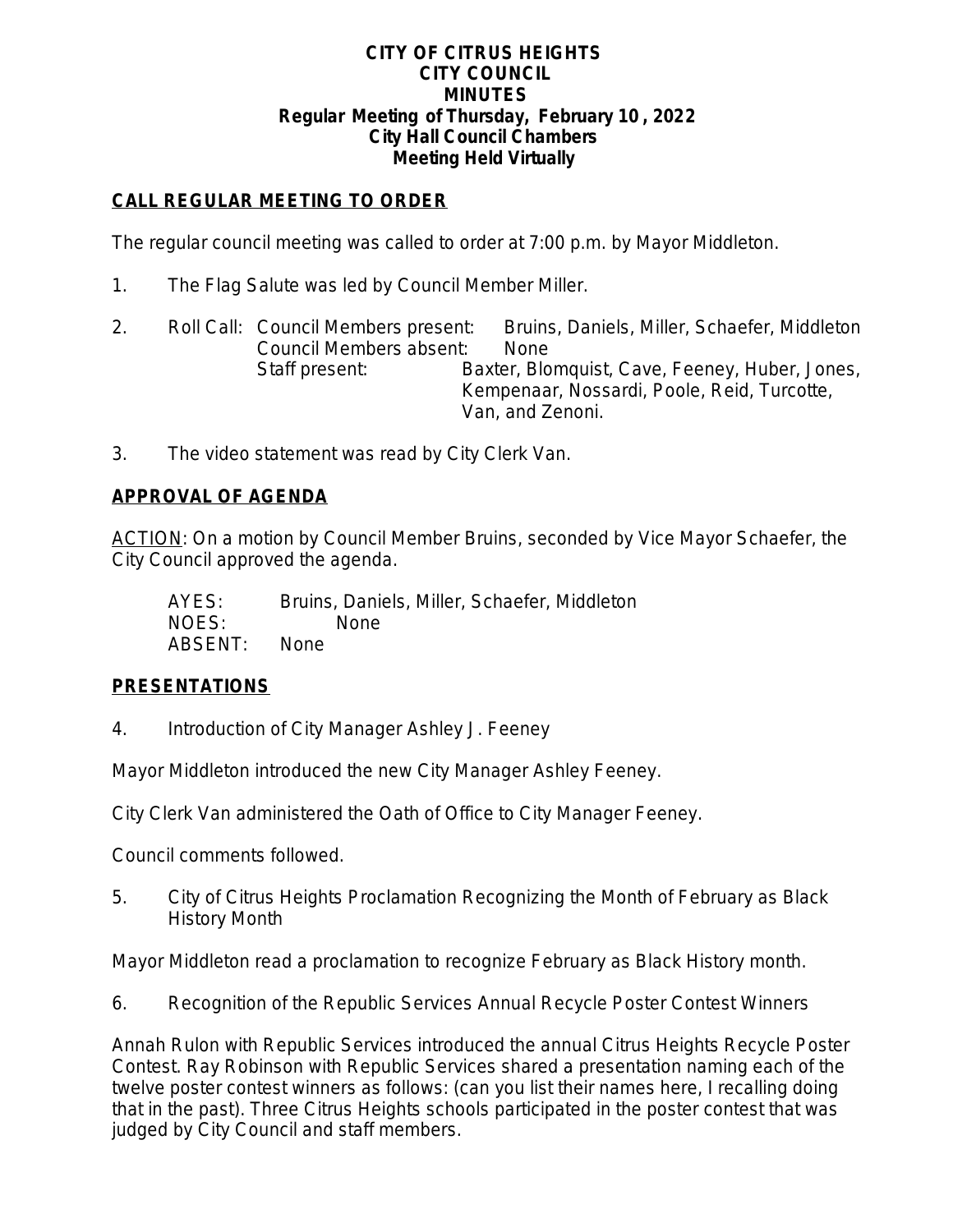### **COMMENTS BY COUNCIL MEMBERS AND REGIONAL BOARD UPDATES**

Council Member Bruins attended the Citrus Heights Chamber of Commerce luncheon. She also attended the Police Activities League board meeting and shared information on their upcoming corn hole tournament event. Council Member Bruins also attended a Finance Committee meeting.

Council Member Daniels recently toured Citrus Heights with the new City Manager.

Council Member Miller provided an update from the Regional Transit ad hoc committee meeting. Council Member Miller shared information for the upcoming Rotary Crab feed.

Vice Mayor Schaefer recently toured Citrus Heights with the new City Manager.

Mayor Middleton recently attended the Police Activities League board meeting. She also attended the Finance Committee meeting.

#### **PUBLIC COMMENT**

City Clerk Van read a comment from Alfred Sanchez, "Citrus Heights has a bit of Winter Olympics history right here. In January 2002, several residents participated in the Salt Lake Winter Olympic torch relay. One of the torches carried by resident Alfred Sanchez is on display at Citrus Heights City Hall."

#### **CONSENT CALENDAR**

- 7. **SUBJECT**: Approval of Minutes **RECOMMENDATION** : Approve the Minutes of the Regular Meeting of January 27, 2022
- 8. **SUBJECT**: Approve Resolution for Continued Remote Meetings in Accordance with AB 361

**STAFF:** A. Van/ R. Jones **RECOMMENDATION** : Adopt Resolution No. 2022-013, A Resolution of the City Council of the City of Citrus Heights, California, Making the Legally Required Findings to Continue to Authorize the Conduct of Remote "Telephonic" Meetings During the State of Emergency

- 9. **SUBJECT**: Quarterly Treasurer's Report **STAFF:** T. Nossardi **RECOMMENDATION** : Receive and File the Quarterly Treasurer's Report for the Quarter Ending December 31, 2021
- 10. PULLED FOR DISCUSSION

ACTION: On a motion by Council Member Miller, seconded by Council Member Bruins, the City Council adopted Consent Calendar Items 7, 8, and 9.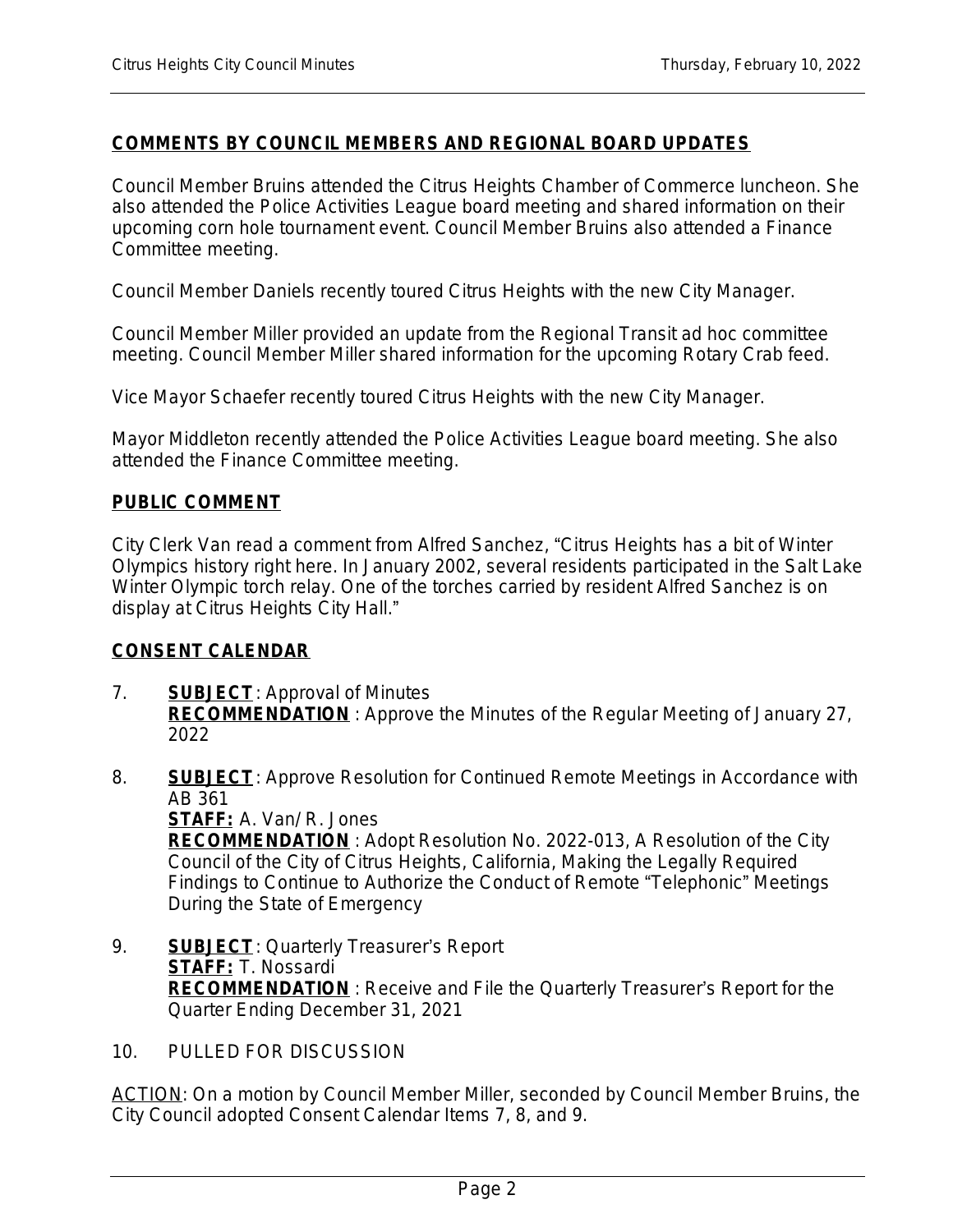AYES: Bruins, Daniels, Miller, Schaefer, Middleton NOES: None ABSENT: None

# **CONSENT CALENDAR ITEM PULLED FOR DISCUSSION**

10. **SUBJECT**: Striping and Marking Maintenance Services 2022-2025 Award of **Contract** 

**STAFF:** R. Cave/ L. Blomquist

**RECOMMENDATION** : Adopt Resolution No. 2022-014, A Resolution of the City Council of the City of Citrus Heights, California, Authorizing the City Manager to Execute an Agreement with Sierra Traffic Markings, Inc. for Striping and Marking Maintenance Services 2022–2025 and Further Authorizing the City Manager or his designee to Execute any Extensions and/or non-Substantive Amendments to this Contract Consistent with the City Manager's General Signing Authority

Council Member Daniels pulled Item 10 for discussion.

General Services Director Cave explained the striping and maintenance services agreement, which included paving and striping proposals. This routine maintenance is separate from brand new pavement projects.

ACTION: On a motion by Council Member Daniels, seconded by Council Member Miller, the City Council adopted Consent Calendar Item 10.

AYES: Bruins, Daniels, Miller, Schaefer, Middleton NOES: None ABSENT: None

City Council recessed in place for two minutes.

# **7:30 P.M. PUBLIC HEARING**

- 11. **SUBJECT**: Public Hearing #1 on the Redistricting Process **STAFF:** A. Van **RECOMMENDATION** : The following is recommended;
	- a. Conduct a Public Hearing to receive public input on the composition of districts for the purpose of redrawing election district boundaries;
	- b. Receive a Presentation from the City's Demographic Consulting Firm, National Demographics Corporation (NDC);
	- c. Set the Next Public Hearing for March 3, 2022

City Clerk Van introduced the item and the City's demographer consultant, National Demographics Corporation (NDC). City Clerk Van informed Council that while the City established voting districts in 2019, the City must re-establish districts to reflect recent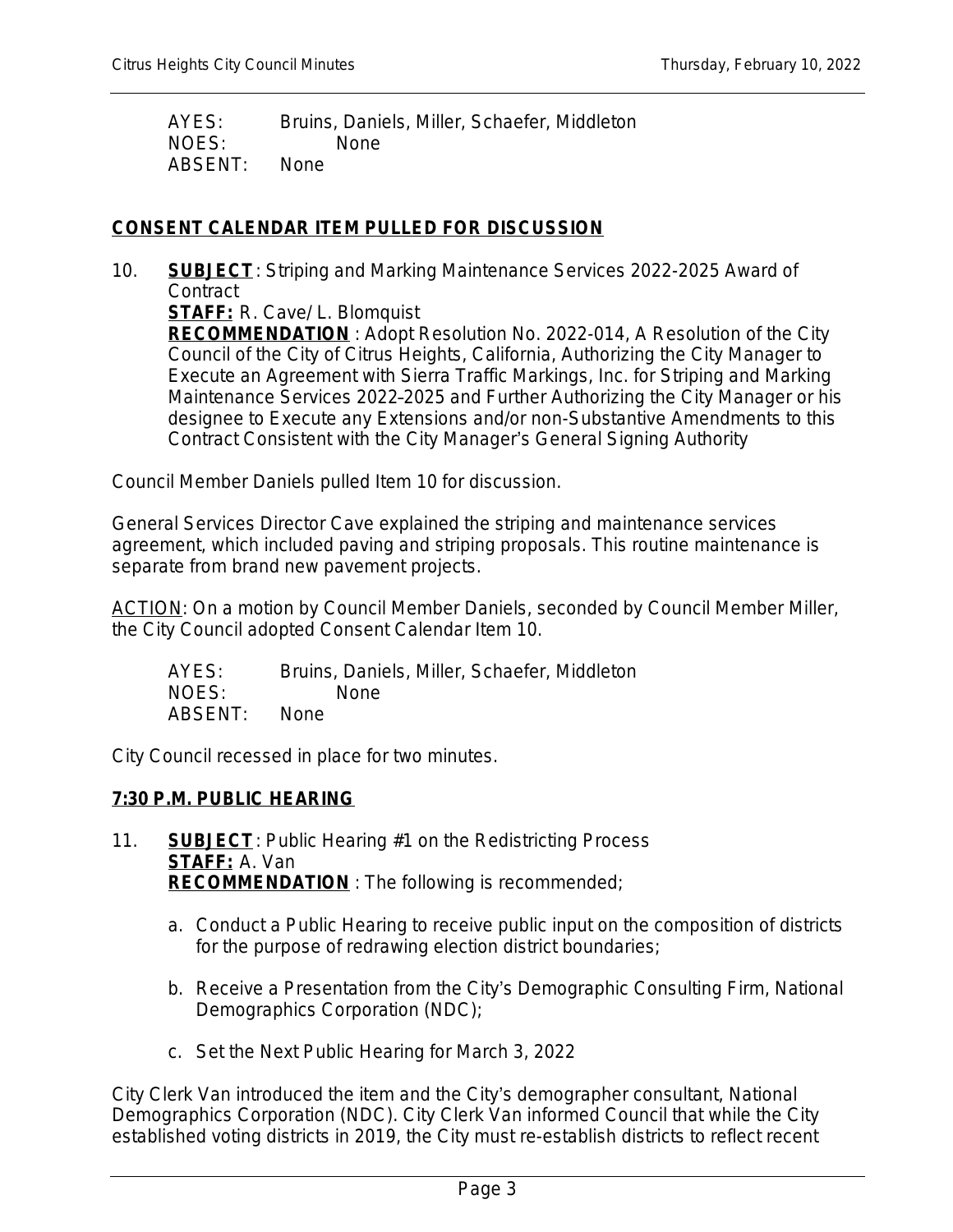federal census updates. This is the first of four public hearings that will engage residents and community members in the redistricting process.

Robert McEntire with NDC introduced the process of re-districting. After the publication of recent census data, each city with district-based elections must take in to account any changes to the population. McEntire requested feedback from Council regarding a proposed redistricting schedule. Council reviewed two proposed schedules, which included future public hearing dates and deadlines for maps from the public. McEntire discussed the goal of laying the foundation for the redistricting process, which includes following guidelines from federal laws, state criteria for cities, and other traditional redistricting principles. McEntire explained that given the updated census data, current district boundaries are legally compliant and could be selected if the Council wishes. The goal of the first public hearing is to establish notable areas in Citrus Heights.

City Clerk Van clarified that the proposed alternative hearing schedule would also include a public workshop on March 3, 2022.

Mayor Middleton opened the public hearing at 7:49 p.m.

# **PUBLIC COMMENT**

City Clerk Van read a public comment from Kathy Morris, "CHASEN is a Neighborhood Association of Citrus Heights Areas Seven, Eight, and Nine. Our boundaries correspond exactly with the current District 2 boundaries. Our group is very active with a good participation from all areas – therefore involving the entire District. We believe the current district structure works and encourage retaining the District 2 as currently configured."

Hearing no other public comments, Mayor Middleton closed the public hearing at 7:51 p.m.

Council Member Miller inquired about a public mapping toolkit. City Clerk Van informed him that we have blank maps available for the public but currently do not have an online mapping toolkit.

Council Member Bruins expressed support for the second proposed scheduling, holding the second Public Hearing on February 24, 2022 and keep all hearings aligned with current City Council meetings.

Mayor Middleton voiced her support with keeping the schedule of Public Hearings in line with currently scheduled City Council meetings and holding a separate workshop for the public.

Vice Mayor Schaefer supports the second schedule for the public hearings, keeping them on current City Council meetings. He also stated his support of adopting the current district boundaries. Vice Mayor Schafer stated that as he has been out and around his Council district there were many people that didn't understand what districts were and he expressed concern with changing the existing district boundaries may further confuse residents. He felt it would be better to have residents get better acclimated with the existing districts.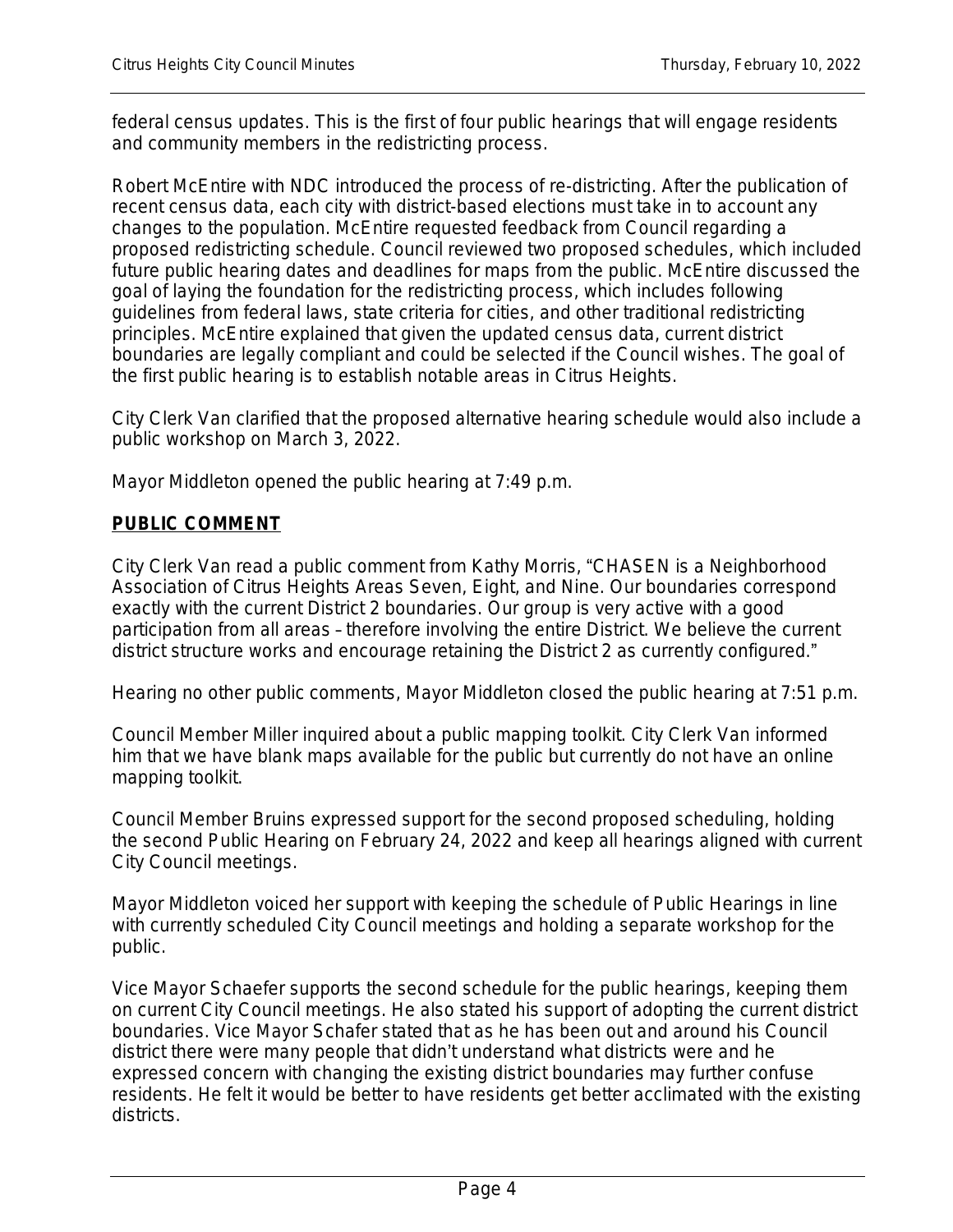Council Member Bruins also shared her support in adopting the current district boundaries.

Council Member Daniels inquired about the mapping toolkit and associated costs. City Manager Feeney informed Council Member Daniels that staff would monitor public participation, and then decide if purchasing the mapping toolkit is necessary.

Council Member Miller asked about any possibility of returning to at-large elections.

City Attorney Jones responded there are some cities that have tried to battle this, he believes it is a difficult battle and an expensive one that other cities have incurred. Returning to back to at-large voting is probably not something you want to entertain and we would likely get challenged and it would be an expensive process that in the end would probably not be successful.

All Council Members stated their consensus and support for the second proposed redistricting schedule.

# **DEPARTMENT REPORTS**

12. **SUBJECT**: Annual Communications Update **DEPARTMENT:** City Manager's Office

Communications Officer Baxter shared a recap of the communications efforts made in 2021. The communications team focused on consistent content on existing social media channels, creating new social media channels and methods, and providing feedback and responsiveness. Baxter created a "Communications Menu" to provide staff a list of engagement tools available to support project initiatives. The Communication team stood up new channels and outreach methods such as joining Instagram, establishing Citrus Heights Connect, and Citibot. All of the City's communications outreach has earned more than 11.9 million impressions.

# **CITY MANAGER ITEMS**

City Manager Feeney shared information for the upcoming reopening of the City Hall Lobby on February 14, a COVID-19 vaccination clinic at the Citrus Heights Community Center on February 16, and the recent launch of the ARPA Small Business COVID-19 Recovery Grant Program. City Manager Feeney also shared information on the City's Strategic Planning that has been rescheduled to May 10, 2022, updates to the Sacramento County Public Health Order, and changes to the indoor mask mandate.

# **ITEMS REQUESTED BY COUNCIL MEMBERS/ FUTURE AGENDA ITEMS**

None

# **ADJOURNMENT**

Mayor Middleton adjourned the regular meeting at 8:23 p.m.

Respectfully submitted,

 $\overline{\phantom{a}}$